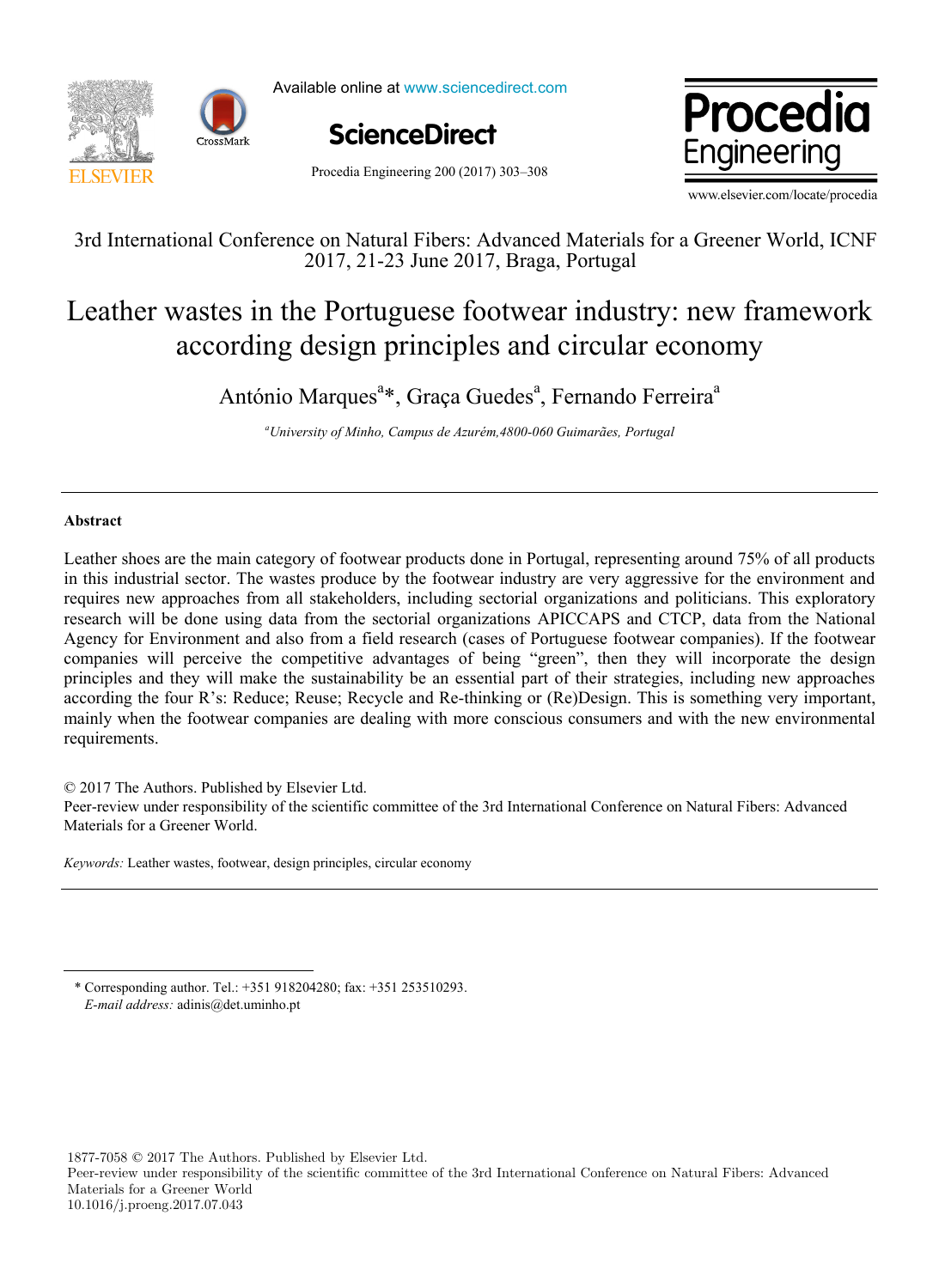## **1. Introduction**

The Portuguese footwear industry had in the last six years a remarkable performance in several economic and competitive indicators. Leather shoes are the main category of footwear products done in Portugal [1] and Portugal is the  $10^{th}$  World Exporter of Leather Shoes (Table 1). It represents around 75% of all products done in this industrial sector. The wastes produce by the footwear industry are very aggressive for the environment, mainly if it is considered all the value chain (tanning included). The National Plan for the Wastes Management in Portugal (Plano Nacional de Gestão de Resíduos de Portugal) presented by the Portuguese Agency for Environment in 2011 says that 15% of raw material (leather, rubber, polymers, textiles, paper, etc) used in this sector are wastes [2]. Some of these wastes cannot be reused or recycled, but with new approaches and innovative methodologies they can be "worked" in order to create value in their value chain.

For a long time, the main approach at waste's sustainability was focused in the three "R's": Reduce, Reuse; Recycle, in order to minimize damages. At the beginning of this millennium, William McDonough and Michael Braungart proposed a new "R": Re-thinking or (Re)Designing. This new "R" is based on the behavioural reorganization of the society, focused on Ecodesign and design processes linked with sustainability and with a new conscious consumer [3].

"Circular economy" is a star in all scientific discussion about sustainability and new global economy. As says Walter R. Stahel (pp. 453), "a circular economy would turn goods that are at the end of their service life into *resources for others, closing loops in industrial ecosystems and minimizing waste. It would change economic logic because it replaces production with sufficiency: reuse what you can, recycle what cannot be reused, repair what is broken, and remanufacture what cannot be repaired"* [4].

The Portuguese footwear sector does not want to stay behind in these new approaches to sustainability and their global challenges. There is a long road to do, but the Portuguese footwear stakeholders have to start focusing some research efforts in this new way of thinking. This article intents to be a preliminary contribution to the future discussions around "Circular Economy" in traditional and low-tech European's sectors as they are textile, clothing and footwear.

| Rank                    | Country   | USD     | World Share | Pairs    | World Share | Average Price |
|-------------------------|-----------|---------|-------------|----------|-------------|---------------|
|                         |           | Million |             | Millions |             | S             |
|                         | China     | 10 922  | $20.5\%$    | 725      | 33.1%       | 15.05         |
| $\mathbf{2}$            | Italy     | 7695    | 14.4%       | 125      | $5.7\%$     | 61.50         |
| 3                       | Vietnam   | 5965    | 11.2%       | 293      | 13.4%       | 20.37         |
| $\overline{\mathbf{4}}$ | Hong Kong | 2455    | $4.6\%$     | 90       | $4.1\%$     | 27.34         |
| 5                       | Germany   | 2 3 9 2 | $4.5\%$     | 69       | $3.1\%$     | 34.74         |
| 6                       | Indonesia | 2 2 3 3 | 4.2%        | 95       | 4.3%        | 23.48         |
| 7                       | Spain     | 2 1 3 2 | $4.0\%$     | 57       | $2.6\%$     | 37.46         |
| 8                       | Belgium   | 1968    | $3.7\%$     | 71       | $3.2\%$     | 27.86         |
| 9                       | India     | 1923    | $3.6\%$     | 115      | 5.3%        | 16.72         |
| 10                      | Portugal  | 1840    | $3.4\%$     | 59       | 2.7%        | 31.00         |
|                         |           |         |             |          |             |               |

Table 1. Top 10 Exporters of Leather Footwear (2015).

Others important issues linked with fashion industries and sustainability are "fast fashion" and "slow design". Fast production and also fast consumption leads to the systematic decrease of resources and the consequent increase of wastes. This situation stresses the earth's capacity to regenerate and recover the damages done by all the human activity. This is why the "slow fashion approach" appears as a new model that can be a revolutionary way to deal with this new reality. It is focused on its link with real human needs, awareness and responsibility. "Slow Fashion" designs, produces and consumes in a way that acknowledges its impacts on society and in the environment [5]. By